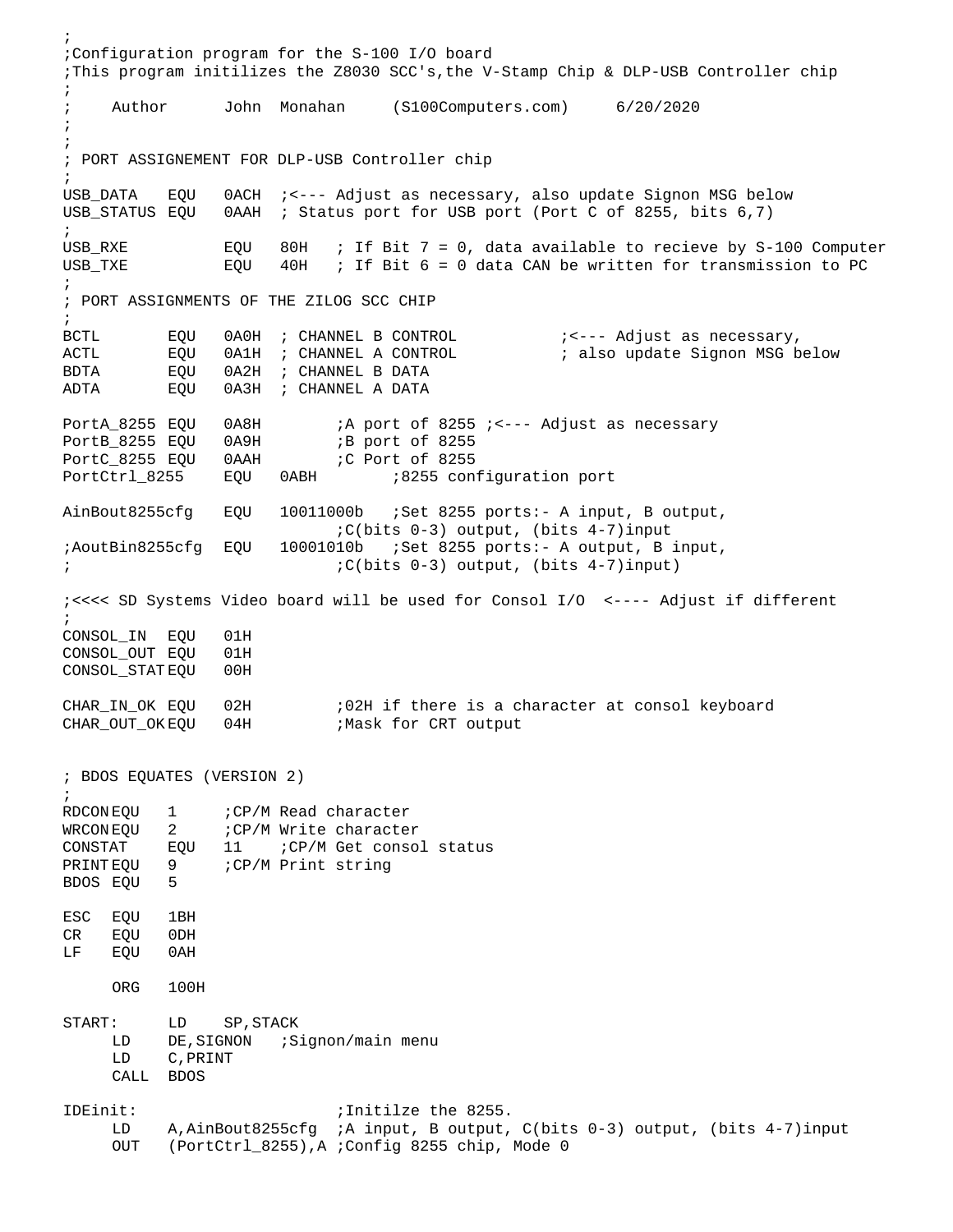BEGINSCC: LD C, RDCON ; Get a char CALL BDOS PUSH AF LD DE, CRLFMSG ; Finish Line<br>LD C.PRINT C, PRINT CALL BDOS<br>POP AF  $POP$ ; CP 30H<br>JP Z, IN JP Z,INITSCC ;Initilize the SCC  $CP$ JP Z,SET\_BAUD ;Set its baude rate (default is 4800) CP<br>JP JP Z, SCC\_LOOP\_TEST<br>CP 33H CP 33H<br>JP Z,U JP Z,USB\_LOOP\_TEST<br>CP 34H  $34H$ JP Z,SPEECH\_TEST CP ESC JP Z,DONE<br>JP BADCHAI **BADCHAR** ; SET\_BAUD: LD DE, SELBAUDMSG : Which BAUD Rate<br>
LD C, PRINT C, PRINT CALL BDOS ; LD C, RDCON ;Get a char CALL BDOS PUSH AF LD DE, CRLFMSG ; Finish Line<br>LD C, PRINT C, PRINT CALL BDOS<br>POP AF  $POP$ ; CP 30H ;600 baud JP NZ,NEXTB LD B,0FEH LD DE, DONEBOMSG ; Done BAUD Rate JP SETBAUD<br>NEXTB: CP 31  $CP$  31H  $;1200$  baud JP NZ, NEXTC<br>LD B, 07FH LD B,07FH<br>LD DE.DONI DE, DONEB1MSG ; Done BAUD Rate JP SETBAUD<br>NEXTC: CP 32H : CP 32H ;2400 baud<br>JP NZ,NEXTD JP NZ,NEXTD LD B,040H<br>LD DE,DONEB2MSG ;Done BAUD Rate JP SETBAUD<br>NEXTD: CP 33H : CP 33H ;4800 baud<br>JP NZ,NEXTE JP NZ,NEXTE LD B,01EH<br>LD DE.DONI DE, DONEB3MSG ; Done BAUD Rate JP SETBAUD<br>NEXTE: CP 34 : CP 34H ;9600 baud<br>JP NZ,NEXTF JP NZ,NEXTF LD B,0EH<br>LD DE,DONEB4MSG LD DE, DONEB4MSG : Done BAUD Rate<br>JP SETBAUD JP SETBAUD<br>NEXTF: CP 3! CP 35H ;19200 baud

;Configure the SCC's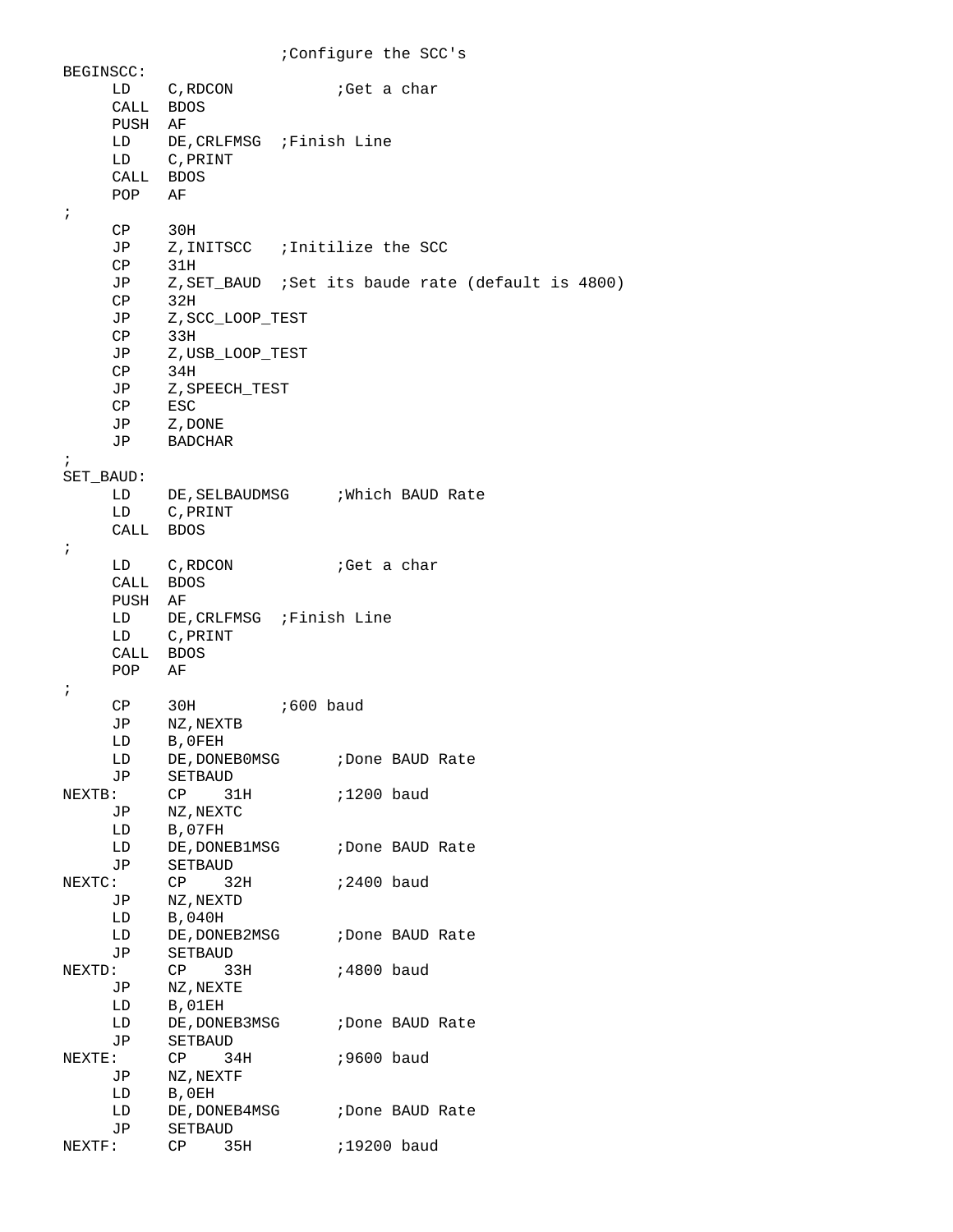JP NZ, NEXTG<br>LD B, 6 LD B,6<br>LD DE,1 DE, DONEB5MSG ; Done BAUD Rate JP SETBAUD<br>NEXTG: CP 36 EXTRESS THE STATE SERVICE SERVICE STATE SERVICE SERVICE SERVICE SERVICE SERVICE SERVICE SERVICE SERVICE SERVICE SERVICE SERVICE SERVICE SERVICE SERVICE SERVICE SERVICE SERVICE SERVICE SERVICE SERVICE SERVICE SERVICE SERVIC JP NZ,NEXTH LD B,2<br>LD DE,DONEB6MSG LD DE, DONEB6MSG : Done BAUD Rate<br>JP SETBAUD JP SETBAUD<br>NEXTH: CP 37H  $\begin{array}{lll} \text{NSE} & \text{NSE} & \text{NSE} \\ \text{NSE} & \text{NSE} & \text{NSE} \\ \text{NSE} & \text{NSE} & \text{NSE} \\ \text{NSE} & \text{NSE} & \text{NSE} \\ \text{NSE} & \text{NSE} & \text{NSE} \\ \text{NSE} & \text{NSE} & \text{NSE} \\ \text{NSE} & \text{NSE} & \text{NSE} \\ \text{NSE} & \text{NSE} & \text{NSE} \\ \text{NSE} & \text{NSE} & \text{NSE} \\ \text{NSE} & \text{NSE} & \text{NSE} \\ \text$ JP NZ,SKIP1 LD B, 0 ; <<<<<< OH<br>
LD DE, DONEB7MSG ; Done LD DE, DONEB7MSG ; Done BAUD Rate<br>JP SETBAUD SETBAUD ;<br>SETBAUD: SETBAUD: ;Note, later we could distinguish Channels A/B here. LD A, OCH ; Point to WR12 (Low Byte)<br>OUT (ACTL), A OUT (ACTL), A<br>LD A, B ; qet selected new baud rate OUT (ACTL),A ; LD A, OCH ; Point to WR12 (Low Byte) OUT (BCTL), A<br>LD A, B LD A,B *i*get selected new baud rate<br>OUT (BCTL),A (BCTL), A ; LD C, PRINT ; Print new Baud rate (DE) CALL BDOS<br>JP START START ; SKIP1: LD DE, SKIP1MSG ; Skip BAUD Rate<br>LD C, PRINT C, PRINT CALL BDOS JP START ; DONE: LD C,0 ;Back to CP/M CALL BDOS ; BADCHAR:LD DE,ABORTMSG LD C,PRINT CALL BDOS JP START ; ; ;<br>SCC LOOP TEST: ;Test if we can send & recieve characters from SCC serial Port A next: IN A, ACTL : Are we ready to recieve a character from Zilog SCC chip AND 01H<br>JP Z,CONT JP Z,CONT  $i$ Zero if nothing<br>IN A,ADTA IN A,ADTA<br>OUT CONSOL\_OUT,A ;Send to consol port (Skip status check, consol can keep up!) CONT: IN A,CONSOL\_STAT ;Anything at consol keyboard AND A, CHAR\_IN\_OK<br>JP Z, next JP Z,next IN A,CONSOL\_IN ;Get keyboard character CP A, ESC : If ESC abort loop<br>JP Z, START JP Z,START<br>LD C,A C,  $A$ next1: IN A, ACTL ;Are we ready to send a character to SCC AND 04H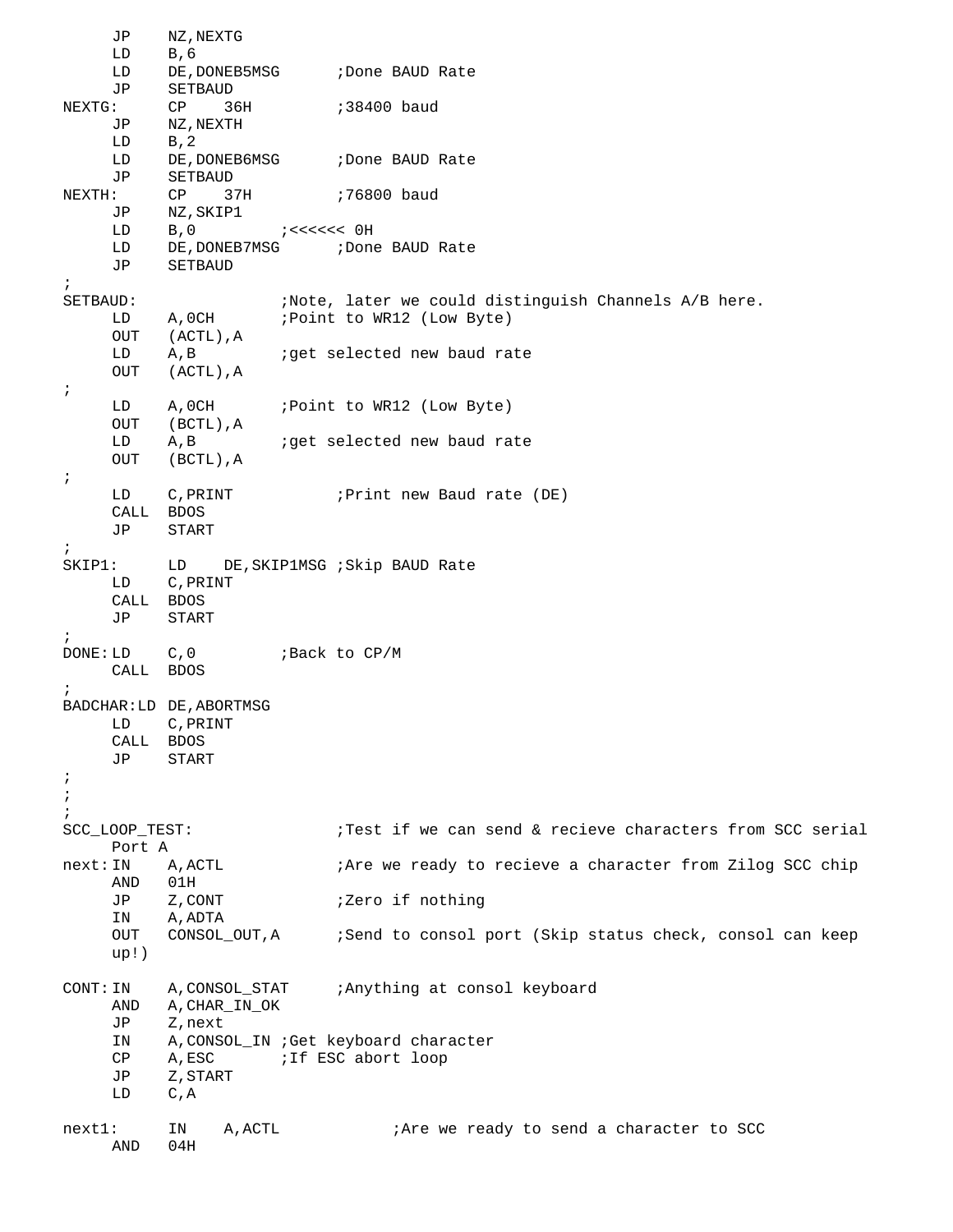JP NZ, SENDC<br>LD A, '.'  $A, '.'$ OUT CONSOL\_OUT, A :Send a "." to CRT if SCC is busy/not working JP next1 SENDC: LD A,C<br>OUT (ADTA), A OUT (ADTA), A ; Send it to SCC port<br>JP next next ; ;<br>USB\_LOOP\_TEST: ;Test if we can send & recieve characters from USB Port USB\_next: A, (USB\_STATUS) ; Is there a character to recieve from the PC via the USB Port AND USB\_RXE<br>JP NZ.USB JP NZ, USB\_CONT ; Zero if nothing there<br>IN A. (USB DATA) IN A, (USB\_DATA)<br>OUT CONSOL OUT, A CONSOL\_OUT, A :Send to consol port (Skip status check, consol can keep up!)<br>JP USB next USB\_CONT: IN A,CONSOL\_STAT ;Anything to send from S-100 consol, check consol status AND A, CHAR\_IN\_OK<br>JP Z, USB next JP Z,USB\_next ;Nothing at consol, back to start of loop IN A,CONSOL\_IN ;Get keyboard character CP A, ESC<br>JP Z, START JP Z, START *;Abort if ESC key*<br>LD C,A *;Store it in* [C]  $i$ Store it in  $[C]$ USB\_next1: IN A,(USB\_STATUS) ;Are we ready to send a character to PC via USB port AND USB\_TXE ;Is chip ready JP Z,USB\_SENDC<br>LD A.'.' LD A,'.' OUT CONSOL\_OUT, A :Send a "." to CRT while we wait<br>JP USB next1 USB next1 USB\_SENDC: LD A,C ;Send it to tp PC via USB port JP USB\_next ; ; SPEECH\_TEST:<br>A LD A, (SSC\_Init\_Flag)<br>OR A, A ; Was : OR A, A ; Was SSC initilzation done<br>JP Z, SP TEST1 ;; JP Z,SP\_TEST1<br>;; LD DE,INITNOTI ;; LD DE,INITNOTDONE ;Say SCC initilization NOT done<br>;; LD C.PRINT C, PRINT ;; CALL BDOS ;; JP START SP\_TEST1: IN A,CONSOL\_STAT ;Anything at consol keyboard AND A, CHAR\_IN\_OK<br>JP Z, SP TEST1 Z,SP\_TEST1 IN A,CONSOL\_IN ;Get keyboard character CP A, ESC : If ESC abort loop<br>JP Z.START JP Z,START  $C, A$ nextS: IN A, BCTL ;Are we ready to send a character to SCC AND 04H AND JP NZ,SENDS LD A,'.' ;Send a "." to CRT if SCC is busy/not working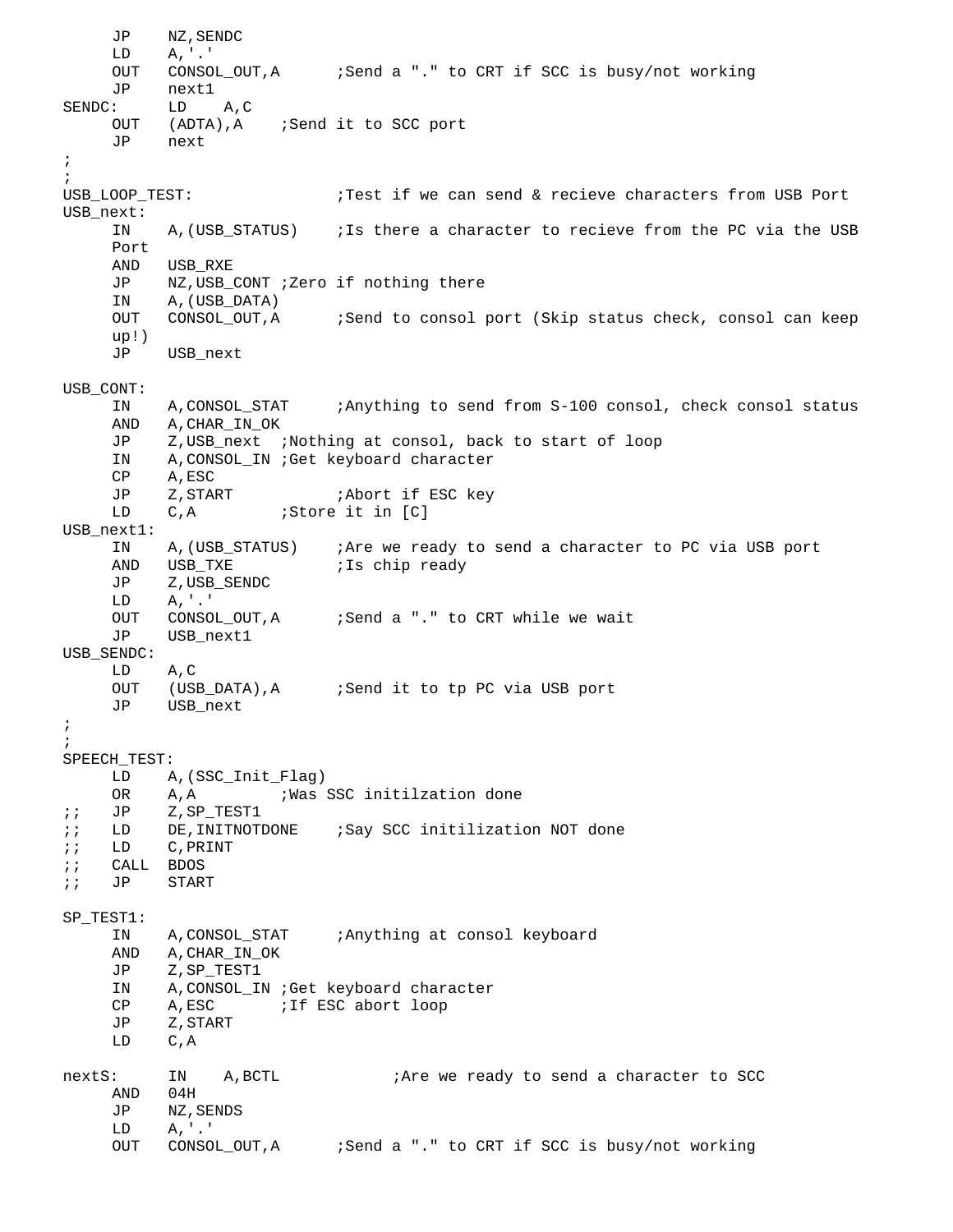JP nextS<br>SENDS: LD : LD A,C<br>OUT BDTA,A OUT BDTA,A :Send it to SCC port OUT CONSOL\_OUT,A :Send to CRT also JP SP\_TEST1 ;Zilog Serial SCC board initilization ; INITSCC: LD A, ACTL : Program Channel A<br>
LD C, A LD C,A<br>LD B,0EH LD B, OEH ; Byte count for OTIR below<br>LD HL, SCCINIT HL, SCCINIT OTIR ; LD A, BCTL ; Program Channel B LD C, A<br>LD B, 0E LD B, 0EH ; Byte count for OTIR below<br>LD HL, SCCINIT HL, SCCINIT OTIR ; LD DE,INITDONE ;Say SCC initilization done LD C,PRINT CALL BDOS<br>XOR A,A ; Set flag for initilization done LD (SSC\_Init\_Flag),A JP START ; ; ;-------------------- Support Routines ------------------------ ; ;CONVERT HEX TO ASCII CONV: AND 0FH<br>ADD A, 90 A,90H DAA ADC A,40H DAA LD C,A RET ; ; ;Return with 2 digits in [A]. If abort, Carry flag set + ESC in [A] ;<br>GETHEX: PUSH BC LD C, RDCON<br>CALL BDOS ;Get a character from keyboard & ECHO CP A,ESC JR Z, HEXABORT<br>CP '/' ; check 0-9, A-F JR C, HEXABORT<br>CP '9'+1 CP '9'+1<br>JR NC, HEX NC, HEXABORT CALL ASBIN : Convert to binary SLA A SLA A SLA A<br>SLA A SLA A :Shift to high nibble<br>
LD B,A :Store it LD B, A *;Store it*<br>PUSH BC *;Because* ; Because CP/M destroys BC LD C,RDCON ;Get a character from keyboard & ECHO POP BC CP A,ESC JR Z, HEXABORT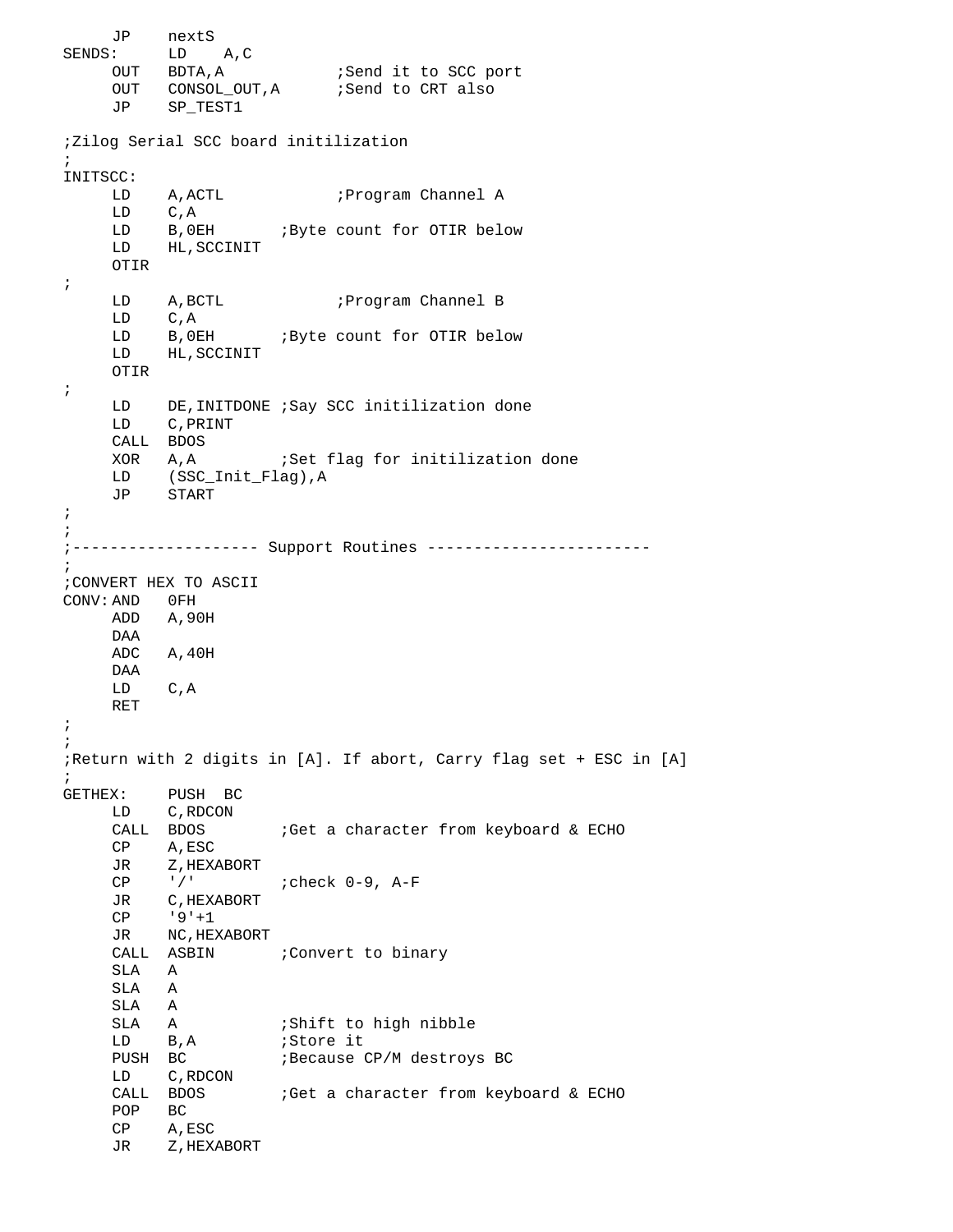$CP$  '/' ;check  $0-9$ ,  $A-F$ <br>JR C, HEXABORT JR C, HEXABORT<br>CP '9'+1  $'9' + 1$ JR NC,HEXABORT CALL ASBIN : Convert to binary<br>OR A,B *i*add in the first OR A,B *i*add in the first digit<br>OR A,A *i*To return NC A, A *;*To return NC BC  $POP$ RET ; HEXABORT: SCF ;Set Carry flag A,ESC<br>BC  $POP$ RET ; % ASCII TO BINARY CONVERSION ROUTINE<br>ASBIN: SUB 30H : SUB 30H<br>CP 0AH 0AH<br>M  $RET$ SUB 07H RET ; ;Table of valuse to initilize the SCC. Note the SCC is set here for 4800 BAUD SCCINIT: DB 04H ; Point to WR4<br>DB 44H ; X16 clock, 1; 44H ; X16 clock, 1 Stop, NP ; DB 03H ; Point to WR3 DB 0C1H ;Enable reciever, No Auto Enable, Recieve 8 bits ; DB 0E1H ;Enable reciever, Auto Enable, Recieve 8 bits (for CTS bit) ; DB 05H ; Point to WR5<br>DB 0EAH ; Enable, Tran OEAH ; Enable, Transmit 8 bits ; ;Set RTS,DTR, Enable ; DB 0BH ;Point to WR11<br>DB 56H ;Recieve/trans  $56H$  ; Recieve/transmit clock = BRG ; DB 0CH ; Point to WR12<br>DB 40H ; Low Byte 2400 ; DB 40H ;Low Byte 2400 Baud<br>; DB 1EH ;Low Byte 4800 Baud ; DB 1EH ;Low Byte 4800 Baud<br>; DB 0EH ;Low Byte 9600 Baud DB 0EH ;Low Byte 9600 Baud<br>DB 06H ;Low byte 19,200 Ba DB 06H ;Low byte 19,200 Baud <<<<<<<<<<< ; DB 02H ;Low byte 38,400 Baud<br>; DB 00H ;Low byte 76,800 Baud ;Low byte 76,800 Baud ; DB 0DH ; Point to WR13 DB 00H ; High byte for Baud ; DB 0EH ; Point to WR14<br>DB 01H ; Use 4.9152 MH: ;Use 4.9152 MHz Clock. Note SD Systems uses a 2.4576 MHz clock, enable BRG ; DB 0FH ; Point to WR15<br>DB 00H ; Generate Int 00H ; Generate Int with CTS going high ; ;<br>SIGNON: DB 13,10,10<br>DB 'Program to co DB 'Program to configure the S-100 I/O board.',13,10<br>DB 'MAIN MENU',13,10 DB 'MAIN MENU', 13, 10<br>DB '0 = Initilize the DB  $'0 =$  Initilize the Zilog 8530 SCC chip(Ports = A0H-A3H)',13,10<br>DB  $'1 =$  Set SCC Baud Rate',13,10 DB '1 = Set SCC Baud Rate', 13,10<br>DB '2 = SCC Loop test. SCC chip  $'2$  = SCC Loop test. SCC chip(Port = A1H, A3H)', 13,10